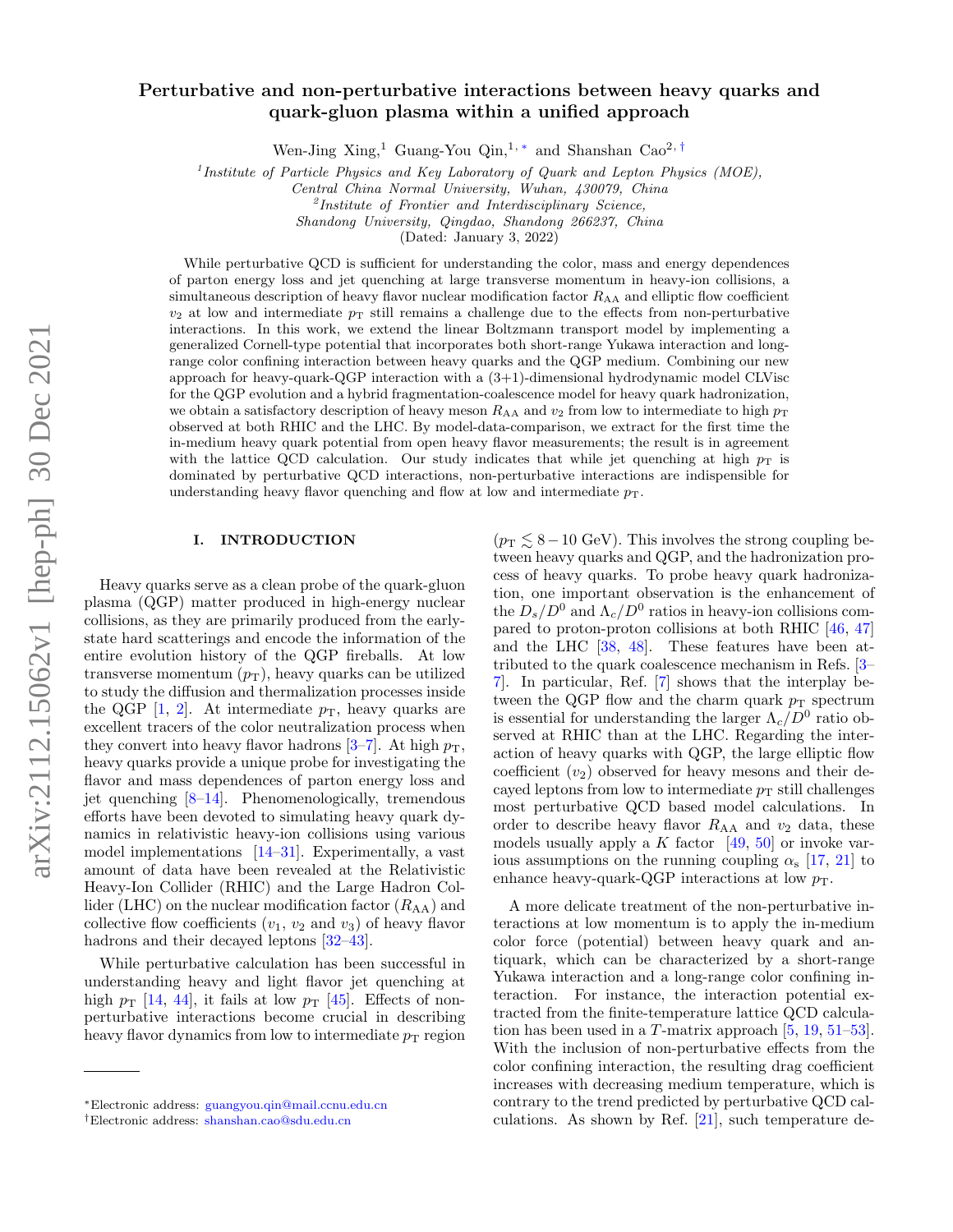pendence of the drag coefficient near the transition temperature  $(T_c)$  is essential for a simultaneous description of the heavy flavor  $R_{AA}$  and  $v_2$  at low to intermediate  $p_T$ . In the pioneer studies above, the confining interaction between heavy-light quark scattering is implemented in the Langevin transport model through the heavy quark diffusion coefficients. In our present work, we incorporate the confining interaction into the linear Boltzmann transport (LBT) model [\[23,](#page-7-23) [50\]](#page-7-16) which can simultaneously describe elastic and inelastic scatterings of heavy and light flavor partons inside the QGP. We improve the LBT model by re-evaluating the heavy quark scattering rates including both perturbative Yukawa and non-perturbative color confining interactions between heavy quarks and thermal partons inside the QGP. By coupling this improved LBT model to the (3+1)-D viscous hydrodynamic model CLVisc [\[54–](#page-7-24)[57\]](#page-8-0) for the QGP evolution and the hybrid fragmentation-coalescence model for heavy quark hadronization, we obtain a satisfactory description of the D meson  $R_{AA}$  and  $v_2$  observed at RHIC and the LHC from low to intermediate to high  $p<sub>T</sub>$ . From the modelto-data comparison, we extract for the first time the inmedium heavy quark potential from open heavy flavor observables. Our extracted potential is consistent with the lattice QCD data. We also compute the momentum and temperature dependences of the jet quenching parameter  $(\hat{q})$  and the spatial diffusion coefficient of heavy quarks  $(D_s)$ .

This paper is organized as follows. In Sec. [II,](#page-1-0) we extend the perturbative calculation of heavy-light parton scattering matrix elements to include contributions from both short-range Yukawa and long-range color confining interactions. In Sec. [III,](#page-2-0) we apply our improved approach to a realistic simulation of heavy quark production, medium modification and hadronization in relativistic heavy-ion collisions. Numerical results, including the heavy meson  $R_{AA}$  and  $v_2$ , the extracted in-medium heavy quark potential and transport coefficients, are presented in Sec. [IV.](#page-3-0) We summarize in Sec. [V.](#page-6-0)

## <span id="page-1-0"></span>II. PERTURBATIVE AND NON-PERTURBATIVE INTERACTIONS BETWEEN HEAVY QUARKS AND QGP

As shown by Refs. [\[19,](#page-7-20) [21,](#page-7-18) [58,](#page-8-1) [59\]](#page-8-2), perturbative description of elastic scatterings between heavy quarks and the QGP is not sufficient to understand the heavy meson suppression and elliptic flow observed at RHIC and the LHC, especially in the low to intermediate  $p<sub>T</sub>$  regime. Meanwhile, lattice QCD calculations [\[60,](#page-8-3) [61\]](#page-8-4) indicate the non-perturbative effects from the long-range confining interaction part of the heavy quark pair  $(Q\overline{Q})$  potential can survive up to a temperature of at least twice of the value of phase transition temperature. In Ref. [\[53\]](#page-7-22), the color potential is first obtained by fitting to the lattice QCD data on heavy quark free energy, quarkonium correlators and the QGP equation of state. Then the obtained

potential is applied to evaluate the heavy quark transport coefficients for simulating the dynamical evolution of heavy quarks in the Langevin transport approach [\[19\]](#page-7-20). In this work, we include the non-perturbative interaction between heavy quarks and thermal partons in the LBT model, which treats elastic and inelastic energy loss of heavy quarks in the QGP on the same footing.

We start with a parametrized Cornell-type potential inspired from Ref. [\[62\]](#page-8-5) for the heavy-quark-QGP scattering. It includes both short-range Yukawa potential and long-range color confining potential (or "string term") as follows:

<span id="page-1-2"></span>
$$
V(r) = V_Y(r) + V_S(r) = -\frac{4}{3}\alpha_s \frac{e^{-m_d r}}{r} - \frac{\sigma e^{-m_s r}}{m_s}.
$$
 (1)

In the above equation,  $\alpha_s$  and  $\sigma$  are the coupling strengths for Yukawa and string terms. The temperature dependent screening masses are taken as  $m_d = a + bT$ and  $m_s = \sqrt{a_s + b_sT}$ . One can see that the above potential is similar to the heavy quark pair potential  $V_{\text{Q}\bar{\text{Q}}}$ in vacuum [\[63\]](#page-8-6) except that in a thermal medium, additional scales (such as the medium temperature) enter both Yukawa and string parts of the potential. In our current work, instead of fixing parameters  $\alpha_s, \sigma, a, b, a_s, b_s$ from the lattice QCD data, we leave them as model parameters, which will be determined by comparing our model calculations of the heavy meson quenching and flow observables to the experimental data. This allows us to extract the in-medium heavy quark potential from open heavy flavor measurements in heavy-ion collisions.

Using the Fourier transformation, the above Cornelltype potential can be expressed in the momentum space as follows:

<span id="page-1-1"></span>
$$
V(\vec{q}) = -\frac{4\pi\alpha_s C_F}{m_d^2 + |\vec{q}|^2} - \frac{8\pi\sigma}{(m_s^2 + |\vec{q}|^2)^2},\tag{2}
$$

where  $\vec{q}$  denotes the momentum transfer between heavy quarks and thermal partons from the QGP medium.

To implement the above potential in calculating the scattering rates of heavy quarks in the QGP, we first consider a two body scattering process,  $Qq \rightarrow Qq$ , in which a gluon with momentum  $\vec{q}$  is exchanged. Without quantizing the strong interaction gauge field, we treat the in-medium Cornell-type potential in Eq. [\(2\)](#page-1-1) as the effective gluon propagator (field). Following Ref. [\[52\]](#page-7-25), we assume a scalar interaction vertex for the string term, while keeping a vector interaction vertex for the Yukawa term to be consistent with the leading-order perturbative QCD calculation of two body scattering. The scattering amplitude is then expressed as

$$
i\mathcal{M} = \mathcal{M}_{Y} + \mathcal{M}_{S}
$$
  
=  $\overline{u}(p')\gamma^{\mu}\overline{u}(p)V_{Y}(\vec{q})\overline{u}(k')\gamma^{\nu}\overline{u}(k)$   
+  $\overline{u}(p')\overline{u}(p)V_{S}(\vec{q})\overline{u}(k')\overline{u}(k),$  (3)

in which  $\mathcal{M}_{\rm Y}$  and  $\mathcal{M}_{\rm S}$  represent the Yukawa and string contributions to the scattering amplitude, respectively.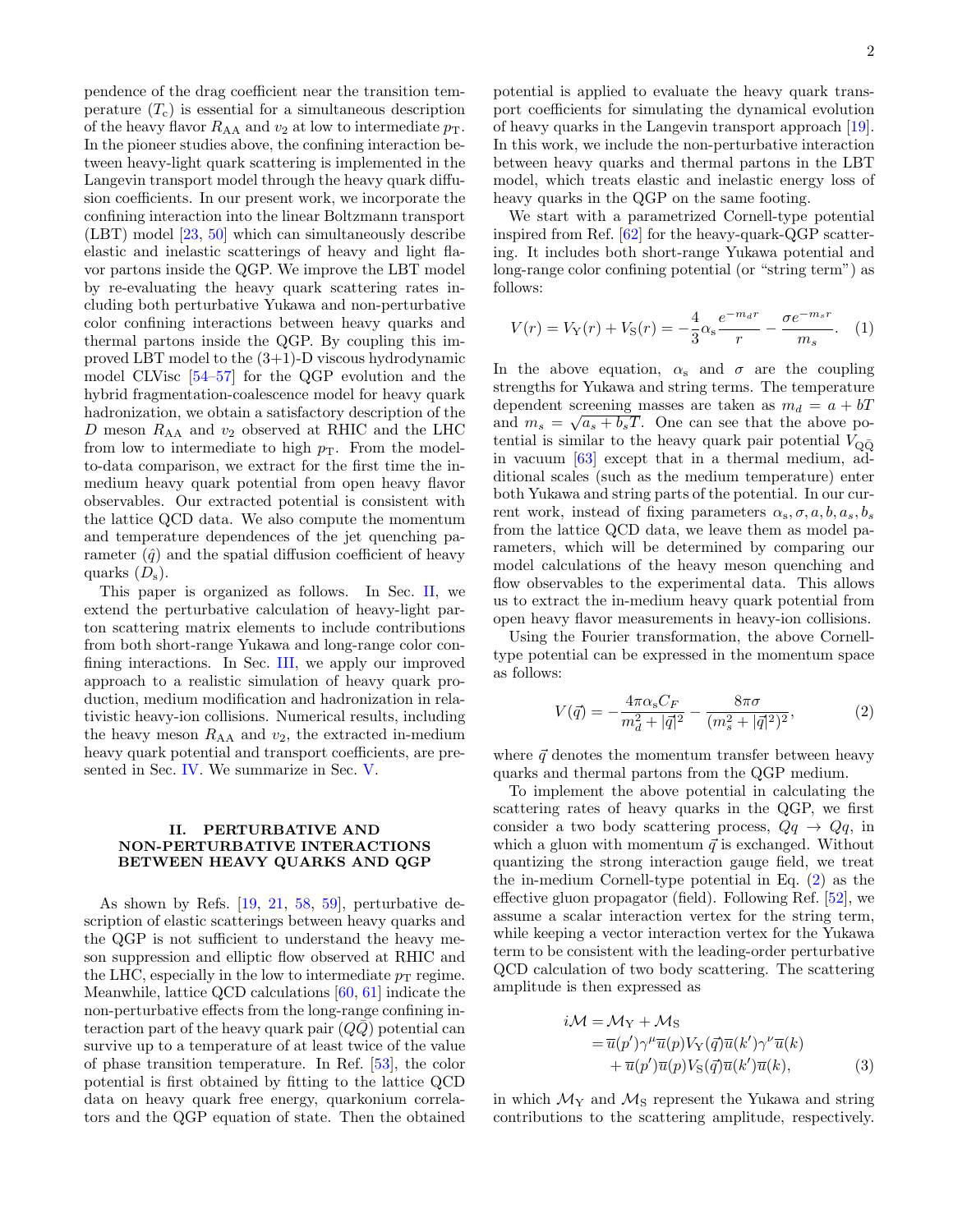The color information of interaction vertices has already been included in the heavy quark potential. By setting the momentum exchange as  $|\vec{q}|^2 = -t$  in the center of mass frame, we obtain the amplitude squared for the  $Qq \rightarrow Qq$  scattering process as follows,

$$
|\mathcal{M}_{\mathbf{Qq}}|^2 = \frac{64\pi^2 \alpha_s^2}{9} \frac{(s - m_Q^2)^2 + (m_Q^2 - u)^2 + 2m_Q^2 t}{(t - m_d^2)^2} + \frac{(8\pi\sigma)^2}{N_c^2 - 1} \frac{t^2 - 4m_Q^2 t}{(t - m_s^2)^4},
$$
\n(4)

with  $s, t, u$  being the Mandelstam variables. In the above equation, the sum of final-state and the average over initial-state spin degrees of freedom have been included. The first term corresponds to the perturbative-based Yukawa scattering matrix element, while the second term denotes the string contribution. To reproduce the color factor  $C_F^2/(N_c^2-1)$  of the well-established leading-order perturbative QCD result of heavy-light quark scattering [\[64\]](#page-8-7) in the first term, an extra color-average factor  $1/(N_c^2-1)$  for the gluon field has been introduced in obtaining Eq. [\(4\)](#page-2-1). Due to different types of the interaction vertices, there is no interference term between the Yukawa scattering amplitude  $(\mathcal{M}_{Y})$  and the string scattering amplitude  $(\mathcal{M}_S)$ . Note that the  $|\mathcal{M}_Y|^2$  term is the same as the perturbative result in Ref. [\[64\]](#page-8-7) except the Debye screening mass squared  $m_d^2$  is introduced in the gluon propagator.

It is well known that while the  $Qq \rightarrow Qq$  scattering process has only the t-channel contribution, the  $Qg \rightarrow Qg$  process has contributions from s, t and uchannels altogether. Since the in-medium potential represents the effective gluon propagator, we only need to introduce the string term for the t-channel scattering. As for the Yukawa contribution, one only needs to replace  $t$ by  $t-m_d^2$  in the denominators of the leading-order perturbative QCD result. Putting together, the final amplitude squared for the  $Qg \to Qg$  process is given by:

$$
\begin{split} &|\mathcal{M}_{Qg}|^2 = \\ &\frac{64\pi^2\alpha_{\rm s}^2}{9}\frac{(s-m_Q^2)(m_Q^2-u)+2m_Q^2(s+m_Q^2)}{(s-m_Q^2)^2} \\ &+\frac{64\pi^2\alpha_{\rm s}^2}{9}\frac{(s-m_Q^2)(m_Q^2-u)+2m_Q^2(u+m_Q^2)}{(u-m_Q^2)^2} \\ &+8\pi^2\alpha_{\rm s}^2\frac{5m_Q^4+3m_Q^2t-10m_Q^2u+4t^2+5tu+5u^2}{(t-m_d^2)^2} \\ &+8\pi^2\alpha_{\rm s}^2\frac{(m_Q^2-s)(m_Q^2-u)}{(t-m_d^2)^2} \\ &+16\pi^2\alpha_{\rm s}^2\frac{3m_Q^4-3m_Q^2s-m_Q^2u+s^2}{(s-m_Q^2)(t-m_d^2)} \\ &+ \frac{16\pi^2\alpha_{\rm s}^2}{9}\frac{m_Q^2(4m_Q^2-t)}{(s-m_Q^2)(m_Q^2-u)} \\ &+16\pi^2\alpha_{\rm s}^2\frac{3m_Q^4-m_Q^2s-3m_Q^2u+u^2}{(t-m_d^2)(u-m_Q^2)} \end{split}
$$

$$
+\frac{C_A}{C_F} \frac{(8\pi\sigma)^2}{N_c^2 - 1} \frac{t^2 - 4m_Q^2 t}{(t - m_s^2)^4}.
$$
\n(5)

Similar to Eq. [\(4\)](#page-2-1), a  $1/(N_c^2-1)$  factor has been introduced. Note that the additional  $C_A/C_F$  factor in the string term is to account for different color factors between the  $Qg \to Qg$  process and the  $Qq \to Qq$  process. We can see that the matrix element squared contains a perturbative part  $(|\mathcal{M}_Y|^2)$  and a non-perturbative part  $(|\mathcal{M}_S|^2)$ .

## <span id="page-2-1"></span><span id="page-2-0"></span>III. HEAVY QUARK TRANSPORT IN QGP

Now we implement the perturbative and nonperturbatvie interactions in the linear Boltzmann transport (LBT) model [\[23,](#page-7-23) [50,](#page-7-16) [65\]](#page-8-8) for simulating heavy quark evolution inside a realistic QGP medium. In the LBT model, the spacetime distribution of heavy quarks (denoted as " $a$ ") is evolved according to the Boltzmann equation as

$$
p_a \cdot \partial f_a(x, p) = E_a(\mathcal{C}_{\text{el}} + \mathcal{C}_{\text{inel}}),\tag{6}
$$

where  $\mathcal{C}_{\mathrm{el}}$  and  $\mathcal{C}_{\mathrm{inel}}$  are the collision integrals for elastic and inelastic scatterings, respectively.

For elastic scattering between heavy quarks and medium constituents, we apply the matrix elements  $|\mathcal{M}_{ab\to cd}|^2$  derived in the previous section to calculate the scattering rate as follows:

<span id="page-2-2"></span>
$$
\Gamma_{ab \to cd}(\vec{p}_a, T) = \frac{\gamma_2}{2E_a} \int \frac{d^3 p_b}{(2\pi)^3 2E_b} \frac{d^3 p_c}{(2\pi)^3 2E_c} \frac{d^3 p_d}{(2\pi)^3 2E_d}
$$
  
×  $f_b(\vec{p}_b, T)[1 \pm f_c(\vec{p}_c, T)][1 \pm f_d(\vec{p}_d, T)]$   
×  $\theta(s - (m_a + \mu_d)^2)$   
×  $(2\pi)^4 \delta^{(4)} (p_a + p_b - p_c - p_d) |\mathcal{M}_{ab \to cd}|^2$ . (7)

In this work, we assume the medium partons are massless, and take  $M_c = 1.27$  GeV for charm quarks. In the above equation,  $f_b$  and  $f_d$  are thermal distributions of the medium partons, and the  $1 - f_c$  factor is neglected for heavy quarks considering their dilute distribution inside the QGP when the medium temperature is small compared to  $M_c$ . To account for the thermal mass effect of the medium partons, a  $\theta$ -function is introduced, with  $\mu_d$  being the same temperature-dependent Debye mass used in the Yukawa potential. Following our earlier work [\[14,](#page-7-5) [23\]](#page-7-23), we use different values of the coupling strength  $\alpha_s$  for different interaction vertices. For the vertex connecting the jet parton (heavy quark), an energy and temperature dependent running coupling  $\alpha_{\rm s} = 4\pi/[9\ln(2ET/\Lambda^2)]$  with  $\Lambda = 0.2$  GeV is applied. For the vertex connecting to the medium partons inside the QGP, we take the same  $\alpha_s$  value as used in the Yukawa potential.

With the above setups, the total elastic scattering rate  $\Gamma^a_{el}$  of a given heavy quark inside the QGP is obtained by summing over all possible scattering chan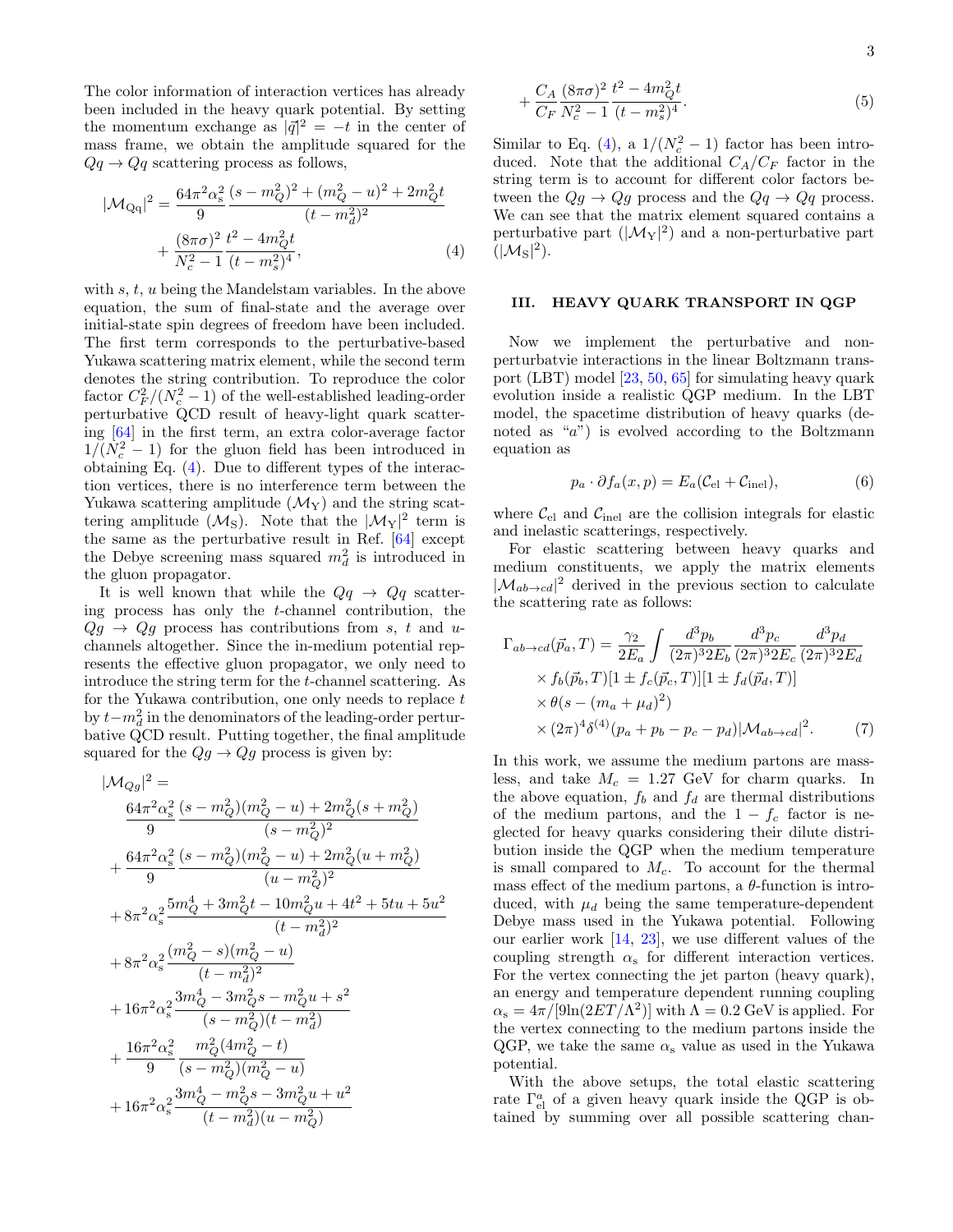nels:  $\Gamma_{\text{el}}^a = \Sigma_i \Gamma_{el}^i$ . For a given time step  $\Delta t$ , the elastic scattering probability for a heavy quark is given by  $P_{\text{el}}^a = 1 - e^{-\Gamma_{\text{el}}^a \Delta t}.$ 

For the inelastic process, the scattering rate is given by the average number of emitted gluons per unit time:

<span id="page-3-1"></span>
$$
\Gamma^{a}_{\text{inel}}(E_a, T, t) = \int dxdl_{\perp}^2 \frac{dN_g^a}{dxdl_{\perp}^2 dt},\tag{8}
$$

where the time (length) dependent gluon spectrum is taken from the higher-twist energy loss formalism [\[8,](#page-7-4) [66,](#page-8-9) [67\]](#page-8-10),

$$
\frac{dN_g^a}{dxdl_\perp^2 dt} = \frac{2C_A \alpha_s P_a(x) l_\perp^4 \hat{q}_a}{\pi (l_\perp^2 + x^2 m_a^2)^4} \sin^2\left(\frac{t - t_i}{2\tau_f}\right). \tag{9}
$$

Here, x and  $l_{\perp}$  denote the energy fraction and the transverse momentum of the radiated gluon with respect to its parent parton,  $P_a(x)$  is the vacuum splitting function,  $t-t_i$  gives the accumulative time since the previous emission (at  $t_i$ ), and  $\tau_f = 2Ex(1-x)/(l_{\perp}^2 + x^2 m_a^2)$  is the gluon formation time, with  $E_a$  and  $m_a$  being the jet parton energy and mass, respectively. The running coupling for the jet parton splitting vertex is taken as  $\alpha_{\rm s} = 4\pi/[9\ln(2ET/\Lambda^2)]$ . In addition,  $\hat{q}_a$  is the jet transport coefficient that quantifies the transverse momentum broadening of the jet parton per unit time due to elastic scattering, which can be obtained by evaluating Eq. [\(7\)](#page-2-2) with  $k_{\perp}^2 = [\vec{p}_c - (\vec{p}_c \cdot \vec{p}_a)\vec{p}_a/|\vec{p}_a|]^2$  as a weight inside the integral. With Eq. [\(8\)](#page-3-1), the probability of inelastic scattering during a time step  $\Delta t$  is then given by  $P_{\text{inel}}^a = 1 - e^{-\Gamma_{\text{inel}}^a \Delta t}.$ 

To simultaneously include elastic and inelastic processes, one may write the total scattering rate as  $\Gamma_{\text{tot}} =$  $\Gamma_{\rm el} + \Gamma_{\rm inel}$ . This leads to,

$$
P_{\text{tot}}^a = 1 - e^{-\Gamma_{\text{tot}}\Delta t} = P_{\text{el}}^a + P_{\text{inel}}^a - P_{\text{el}}^a P_{\text{inel}}^a. \tag{10}
$$

The total interaction probability can be understood as the sum of the pure elastic scattering probability  $P_{\text{el}}^a(1 P_{\text{inel}}^a$ ) and the inelastic scattering probability  $P_{\text{inel}}^a$ .

The above improved LBT model is coupled to the  $(3+1)$ -D viscous hydrodynamic model CLVisc [\[54–](#page-7-24)[57\]](#page-8-0) for the evolution of heavy quarks inside a realistic QGP medium. The CLVisc calculation provides the space-time profile, including the local temperature and flow velocity, of the QGP fireball produced in heavy-ion collisions at RHIC and the LHC. Using the medium information, each heavy quark at a given time step is first boosted to the local rest frame of the expanding medium. If a scattering process happens, one updates the heavy quark's energy and momentum according to the procedures described above. Then the heavy quark is boosted back to the global frame of heavy-ion collisions and stream freely to the next location for possible interaction in the next time step.

In this work, the Glauber model is used for the initial spatial distributions of both heavy quarks and the energy density of the QGP medium. The momentum space of heavy quarks is initialized with the fixed-ordernext-to-leading-log (FONLL) calculation [\[68](#page-8-11)[–70\]](#page-8-12) convoluted with the CT14NLO [\[71\]](#page-8-13) parton distribution function. The EPPS16 [\[72\]](#page-8-14) parametrization at the next-toleading-order is applied for the nuclear shadowing effect in nucleus-nucleus collisions. Heavy quarks are assumed to stream freely before the hydrodynamic expansion of the medium starts (at  $\tau_0 = 0.6$  fm). After that, heavy quarks interact with the hydrodynamic medium until they exit the color-deconfined region of the nuclear matter. On the hypersurface of  $T_c = 165$  MeV, heavy quarks are converted into heavy flavor hadrons through a hybrid fragmentation-coalescence model [\[7\]](#page-7-3), which takes into account both  $s$  and  $p$  wave states of the produced hadrons and can successfully describe the heavy flavor hadron chemistry observed at RHIC and the LHC. In the present study, smooth hydrodynamic profiles with specific shear viscosity  $\eta/s = 0.08$  (for RHIC) and 0.16 (for LHC) are used. Effects of event-by-event fluctuations on heavy flavor observables are found small in our earlier work [\[73,](#page-8-15) [74\]](#page-8-16). Other model uncertainties, such as the initial spectrum of heavy quarks and their evolution during the pre-equilibrium stage of the medium, have been discussed in detail in Ref. [\[75\]](#page-8-17).

## <span id="page-3-0"></span>IV. HEAVY MESON OBSERVABLES AND EXTRACTION OF THE COLOR POTENTIAL

Using the improved LBT model that includes both perturbative (Yukawa) and non-perturbative (confining/string) interactions between heavy quarks and the QGP medium, we calculate the nuclear modification factor  $R_{AA}$  and the elliptic flow coefficient  $v_2$  of D mesons in this section. By comparing our theoretical results to the experimental data, the model parameters are extracted as:  $\alpha_s = 0.27$ ,  $\sigma = 0.45 \text{ GeV}^2$ ,  $m_d = 2T + 0.2 \text{ GeV}$ , and  $m_s = \sqrt{0.1 \text{ GeV} \times T}$ . With these parameters, we calculate the heavy quark in-medium potential and transport coefficients  $\hat{q}$  and  $D_s$ .

We first present the  $R_{AA}$  and  $v_2$  of D mesons in Pb+Pb we mst present the  $R_{AA}$  and  $v_2$  or D mesons in 1 0+1 b<br>collisions at  $\sqrt{s_{NN}} = 5.02$  TeV in Fig. [1,](#page-4-0) compared to the CMS  $[34, 36]$  $[34, 36]$  and ALICE  $[37, 38]$  $[37, 38]$  data. In the figure, we investigate the contributions from the short-range Yukawa and long-range string interactions to the final D meson observables. One can clearly observe that the string interaction dominates the heavy quark energy loss at low  $p_T$  while the Yukawa interaction dominates at high  $p<sub>T</sub>$ . Since the string interaction has a strong enhancement when the temperature decreases towards the transition temperature  $T_c$  (as will be illustrated in Fig. [4\)](#page-5-0), the inclusion of the string interaction helps heavy quarks to obtain larger  $v_2$  from the later stage of the QGP which has stronger collectivity. There are several important factors that may affect the heavy meson  $v_2$ : the coupling to the collectively expanding medium, the energy loss through the geometrically asymmetric medium, and the coalescence of partons in the hadronization process. The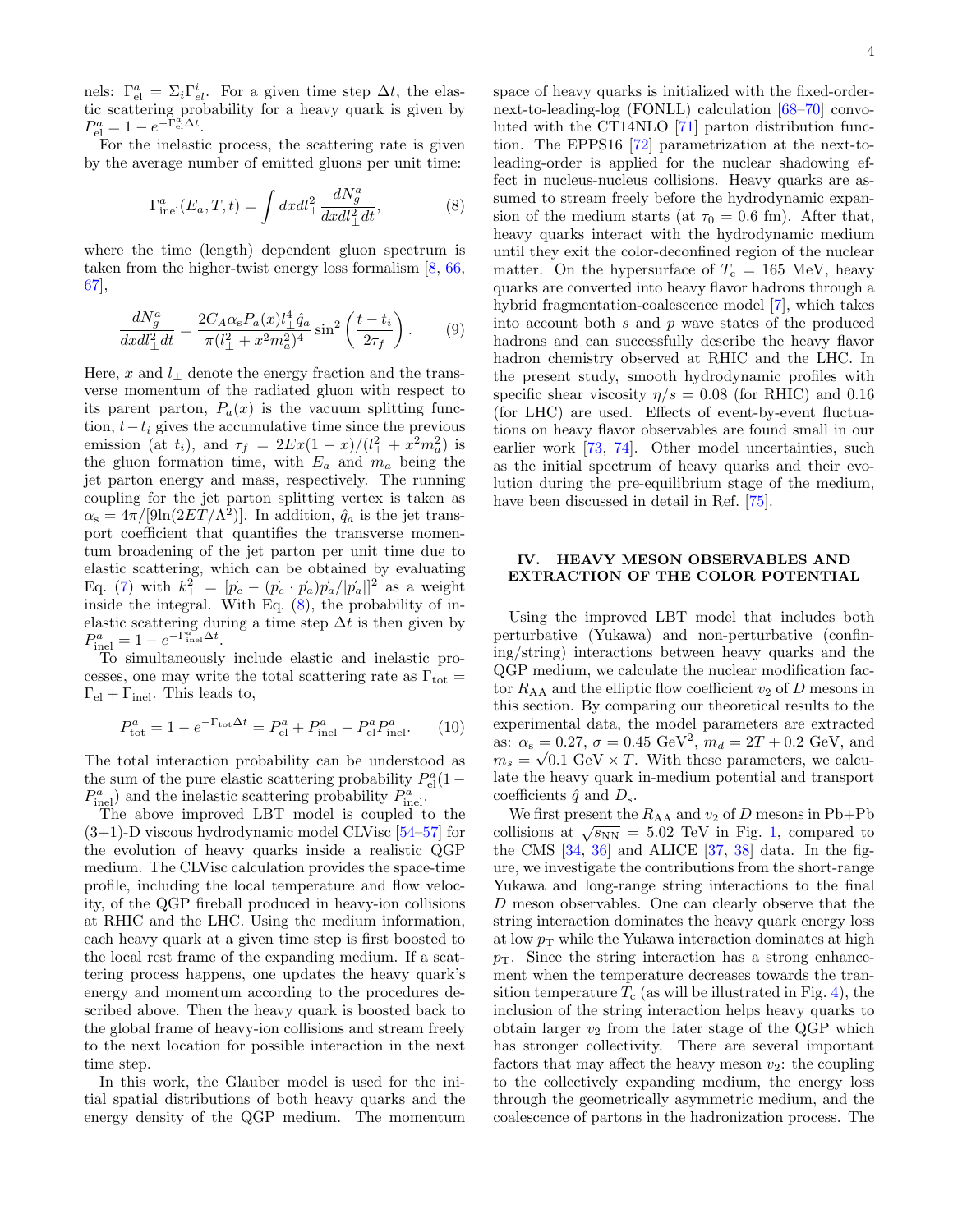



<span id="page-4-0"></span>FIG. 1: (Color online) The D meson  $R_{AA}$  and  $v_2$  in Pb+Pb collisions at 5.02 ATeV, compared to the CMS and ALICE data [\[34,](#page-7-26) [36–](#page-7-27)[38\]](#page-7-13).

coupling to the medium collectivity dominates at low  $p<sub>T</sub>$ , the energy loss dominates at high  $p<sub>T</sub>$ , and the coalescence mainly affects heavy flavor  $v_2$  at low and medium  $p_T$  regions [\[75\]](#page-8-17). By combining Yukawa and string interactions between heavy quarks and the QGP, our improved LBT model provides a reasonable description of the D meson  $R_{AA}$  and  $v_2$  at the LHC.

Figure [2](#page-4-1) shows  $R_{AA}$  and  $v_2$  of  $D$  mesons in Au+Au Figure 2 shows  $R_{AA}$  and  $v_2$  or D mesons in Ad+Ad collisions at  $\sqrt{s_{NN}}$  = 200 GeV, compared to the STAR data [\[33,](#page-7-29) [35,](#page-7-30) [39\]](#page-7-31). We observe that in the  $p_T$  regime concentrated by the STAR measurement, D meson observables are almost entirely dominated by the string interaction. In contrast, the Yukawa interaction alone significantly overestimates the  $D$  meson  $R_{AA}$  and underestimates the  $v_2$ . Therefore, we expect that the LHC data at high  $p_T$  can help to constrain the Yukawa interaction, while the RHIC data can strongly constrain the string part of the potential between heavy quarks and the QGP.

With the model parameters  $(\alpha_s, \sigma, m_d \text{ and } m_s)$  determined by comparing our heavy flavor  $R_{AA}$  and  $v_2$  results



<span id="page-4-1"></span>FIG. 2: (Color online) The D meson  $R_{AA}$  and  $v_2$  in Au+Au collisions at 200 AGeV, compared to the STAR data [\[33,](#page-7-29) [35,](#page-7-30) [39\]](#page-7-31).



<span id="page-4-2"></span>FIG. 3: (Color online) The in-medium heavy quark potential extracted from our LBT model, compared to the lattice QCD data [\[76\]](#page-8-18).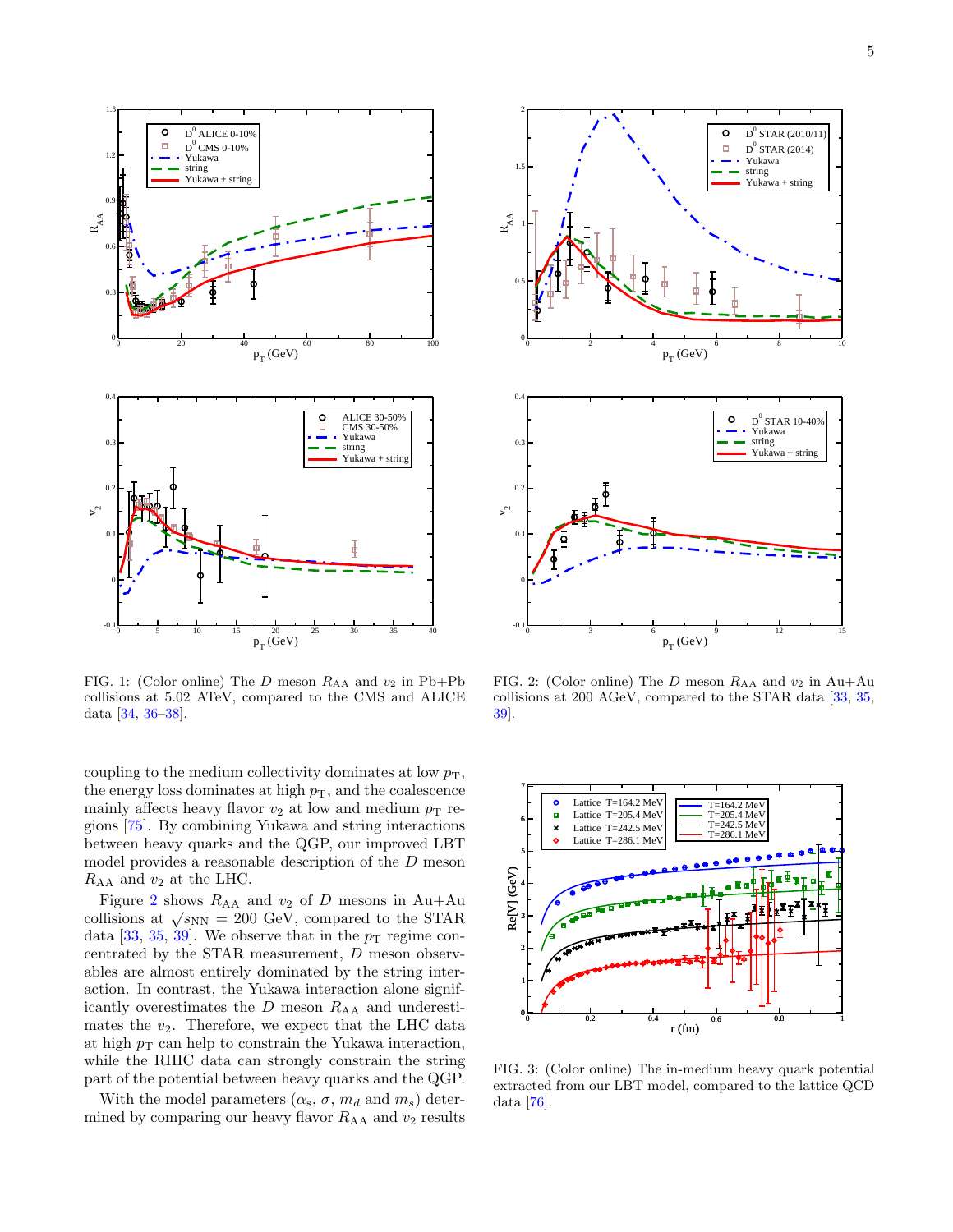to the experimental data, we calculate the in-medium heavy quark potential according to Eq. [\(1\)](#page-1-2) at different temperatures. The result is presented in Fig. [3](#page-4-2) and compared to the lattice QCD data [\[76\]](#page-8-18) for the real part of the static quark-antiquark potential in a  $(2+1)$ -flavor QCD medium. Note that there may exist a constant term (independent of  $r$ ) on the right hand side of Eq. [\(1\)](#page-1-2). Such constant term does not generate interaction force between heavy quarks and the QGP, thus cannot be constrained by our transport model calculation. To compare with the lattice QCD data, we add a constant 5.4 GeV to our results from Eq. [\(1\)](#page-1-2). From Fig. [3,](#page-4-2) one can observe a  $-1/r$  dependence at small r and a linear dependence on  $r$  at large  $r$ , which correspond to the Yukawa and string parts of the potential, respectively. At low temperature (around  $T_c$ ), the lattice QCD data show a strong confining interaction. At high temperature (286 MeV and above), the string interaction is significantly screened, leading to a flatter r-dependence of the potential at large r. The in-medium potential extracted from our improved LBT model calculation agrees well with the lattice QCD data at high temperature, but show some deviation at low temperature. One possible reason is the simplified parametrization of the string term in the current study, which limits the temperature and distance (or momentum) dependences of the extracted potential. Systematic extraction of the in-medium heavy quark potential using more generalized parametrization and the advanced Bayesian statistical analysis method will be carried out in a follow-up study.

To further quantify the interaction strength between heavy quarks and the QGP, we calculate the transport coefficients of heavy quarks. In Fig. [4,](#page-5-0) we present the temperature-scaled jet quenching parameter  $\hat{q}/T^3$ . The upper panel shows the temperature dependence of  $\hat{q}/T^3$ for heavy quarks with 10 GeV momentum, and the lower panel shows the momentum dependence of  $\hat{q}/T^3$ for heavy quarks in the medium of temperature 300 MeV. As discussed in Sec. [II,](#page-1-0) the transport parameter  $\hat{q}$  can be evaluated using Eq. [\(7\)](#page-2-2) weighted by the transverse momentum broadening  $(k_1^2)$  of a given heavy quark. In the upper panel of Fig. [4,](#page-5-0) one observes a much stronger temperature dependence of  $\hat{q}/T^3$  from the string interaction than from the Yukawa interaction. The string interaction is strong around  $T_c$  but vanishes at high temperature. After combining the Yukawa and string interactions, our heavy quark  $\hat{q}/T^3$  is comparable to the value for 10 GeV light quarks extracted by the JET collaboration work [\[77\]](#page-8-19). In the lower panel of Fig. [4,](#page-5-0) we also find very different momentum dependences of  $\hat{q}/T^3$  between Yukawa and string contributions. For a QGP medium with 300 MeV,  $\hat{q}/T^3$  caused by the Yukawa interaction first increases then becomes flat as a function of heavy quark momentum, whereas  $\hat{q}/T^3$  from the string interaction decreases with increasing heavy quark momentum. In summary, we can clearly see from Fig. [4](#page-5-0) that the heavy-quark-QGP interaction is dominated by the Yukawa term at high temperature and large momentum,



<span id="page-5-0"></span>FIG. 4: (Color online) Upper: The temperature dependence of  $\hat{q}/T^3$  for charm quarks with 10 GeV momentum, compared to  $\hat{q}/T^3$  for 10 GeV light quarks extracted by the JET collab-oration [\[77\]](#page-8-19). Lower: The momentum dependence of  $\hat{q}/T^3$  for charm quarks in a QGP medium with 300 MeV temperature.

but dominated by the string term at low temperature and small momentum.

In Fig. [5,](#page-6-1) we show the spatial diffusion coefficient of charm quarks  $D_s(2\pi T)$  after combining the Yukawa and string interactions. Making use of the expression  $D_{\rm s} = \kappa/(2M^2\eta_{\rm D}^2)$ , where  $\eta_{\rm D}$  is the longitudinal drag and  $\kappa$  is the momentum space diffusion coefficient  $(\hat{q} = 2\kappa)$ , and the fluctuation-dissipation relation  $\eta_D = \kappa/(2TE)$ , one may convert  $\hat{q}$  into  $D_s$  via  $D_s(2\pi T) = 8\pi/(\hat{q}/T^3)$ . The upper panel shows the temperature dependence of  $D_{s}(2\pi T)$  for heavy quarks with three different momenta (5, 10 and 50 GeV). The lower panel shows the momentum dependence of  $D_s(2\pi T)$  for heavy quarks in the QGP medium with three different temperatures (200, 300 and 600 MeV). From the upper panel of Fig. [5,](#page-6-1) we can see that our extracted  $D_s(2\pi T)$  increases as a function of the medium temperature. The slope of increase is smaller for heavy quarks with larger momenta due to the increasing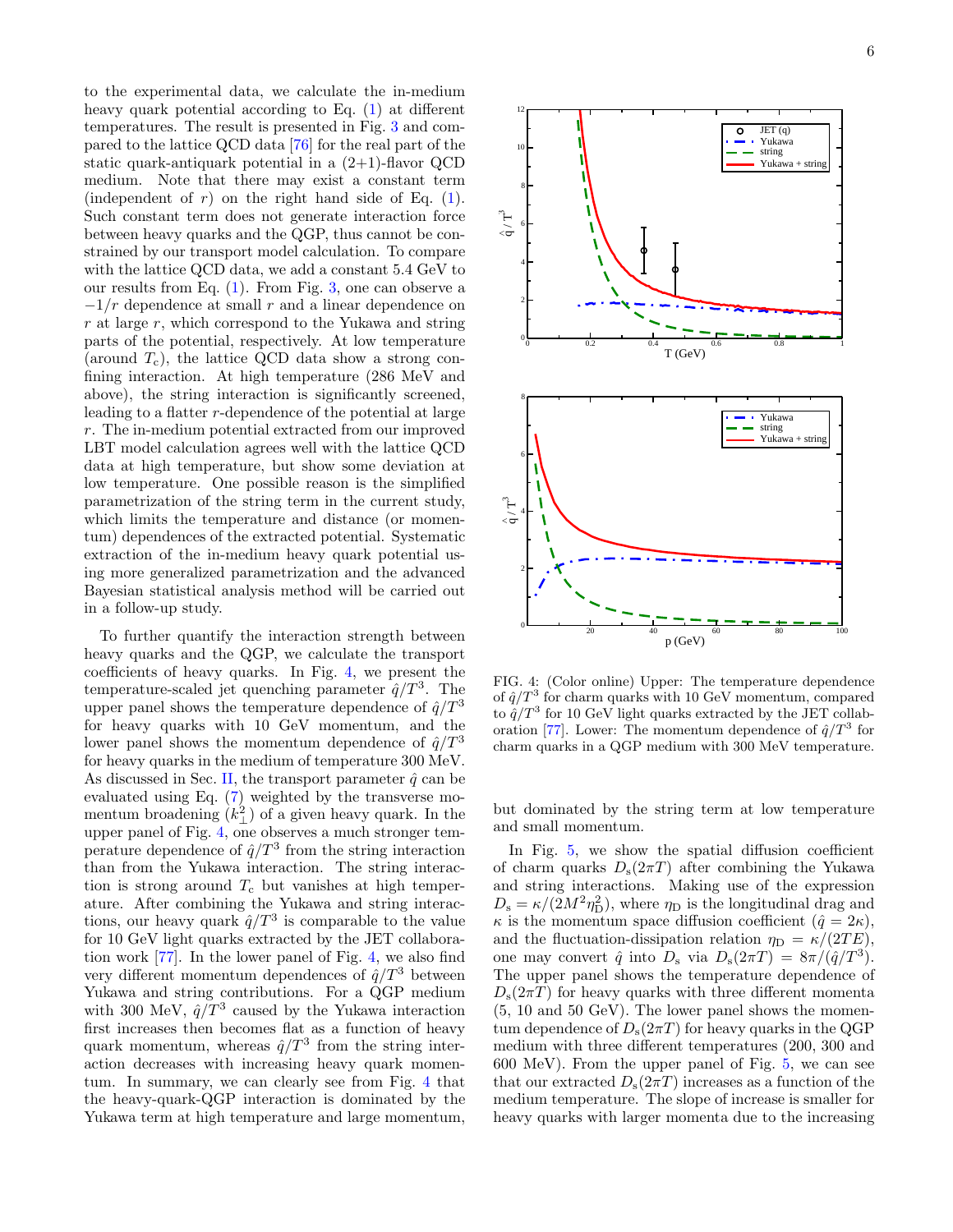

<span id="page-6-1"></span>FIG. 5: (Color online) Upper: The  $D_s(2\pi T)$  as a function of the medium temperature for charm quarks with momenta 5, 10 and 50 GeV, compared to the lattice QCD data [\[78,](#page-8-20) 79. Lower: The  $D_s(2\pi T)$  as a function of the charm quark momentum for medium temperatures 200, 300 and 600 MeV.

contribution from the Yukawa part of the interaction. Our results for  $D_s(2\pi T)$  are comparable to the lattice QCD data from Ref. [\[78\]](#page-8-20) and [\[79\]](#page-8-21). In the lower panel of Fig. [5,](#page-6-1) we can see that at low temperature,  $D_s(2\pi T)$ increases with increasing heavy quark momentum due to the dominant contribution from non-perturbative string interaction, while at high temperature, it first decreases then becomes flat as a function of the heavy quark momentum because of the increasing contribution from the Yukawa interaction.

### <span id="page-6-0"></span>V. SUMMARY

We have developed a unified approach for simulating both perturbative and non-perturbative interactions between heavy quarks and the QGP in relativistic heavyion collisions. In our new approach, the propagator of the exchanged gluon between a heavy quark and a thermal parton from the medium is replaced by a general Cornell-type potential that incorporates both shortrange Yukawa and long-range string interactions. Using the generalized potential, we have computed the scattering matrix elements and then implemented them in the linear Boltzmann Transport (LBT) model. By coupling the improved LBT model to a  $(3+1)$ -D viscous hydrodynamic model CLVisc and a hybrid fragmentationcoalescence model, we have performed a realistic simulation of heavy quark in-medium evolution and hadronization in high-energy nuclear collisions.

Using our improved LBT model, we find that heavy quark observables at high  $p_T$  are dominated by the shortrange Yukawa potential, while at low  $p_T$  they are dominated by the long-range string potential. Since the string interaction increases rapidly as the medium temperature decreases towards the transition temperature  $T_c$ , the inclusion of the non-perturbative string term enhances the heavy quark elliptic flow  $v_2$  due to their later stage interaction with the QGP. By combining the perturbative and non-perturbative contributions, our improved LBT model is able to consistently describe the  $D$  meson  $R_{AA}$ and  $v_2$  at both RHIC and the LHC. Through the modelto-data comparison, we have made the first extraction of the in-medium heavy quark potential from the open heavy flavor observables. Our extracted potential is in reasonable agreement with the lattice QCD data. We have also computed the heavy quark transport coefficients, including the jet quenching parameter  $\hat{q}/T^3$  and the spatial diffusion coefficient  $D_s(2\pi T)$  as functions of the medium temperature and the heavy quark momentum. Our results on the heavy quark in-medium potential and transport coefficients show that while the shortrange Yukawa potential dominates heavy-quark-QGP interaction at high temperature and large momentum, the long-range color confining potential dominates at low temperature and small momentum.

Our work constitutes a more quantitative understanding of heavy quark dynamics inside a color de-confined nuclear medium. In particular, we have provided a proofof-principle extraction of the in-medium heavy quark potential using the open heavy flavor observables. More precise determination of the interaction potential between heavy quarks and the QGP using a more general ansatz of its temperature and distance dependences, together with a more systematic statistical analysis routine such as the Bayesian method, will be implemented in a follow-up effort.

### Acknowledgments

We are grateful to helpful discussions with Shuai Liu and Xiang-Yu Wu. This work was supported by the National Natural Science Foundation of China (NSFC) under Grant Nos. 11775095, 11890710, 11890711, 11935007, 12175122 and 2021-867. W.-J.X. would like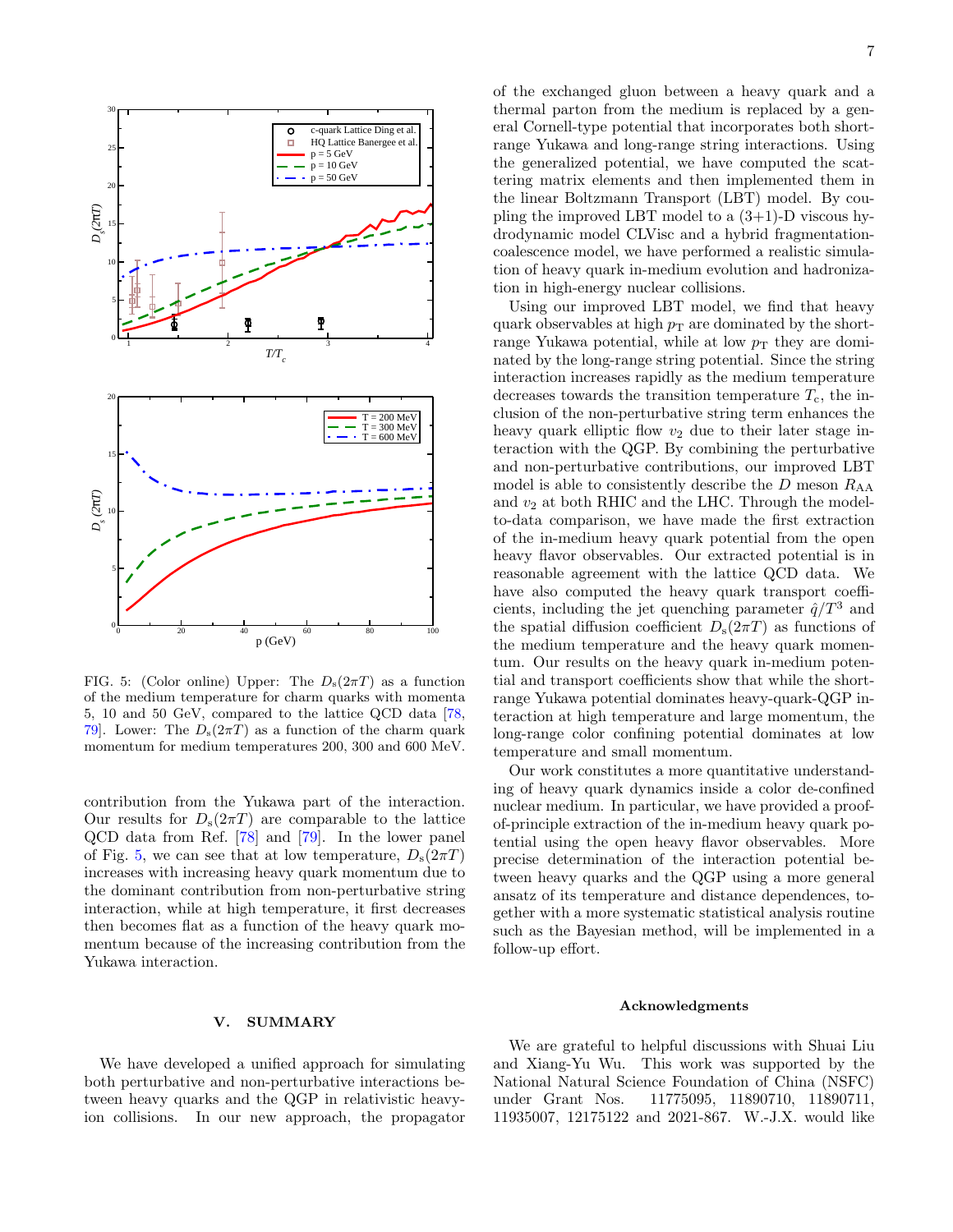to thank the support from the CCNU Huabo Program. Some of the calculations were performed in the Nuclear Science Computing Center at Central China Normal University (NSC<sup>3</sup>), Wuhan, Hubei, China.

- <span id="page-7-0"></span>[1] G. D. Moore and D. Teaney, Phys. Rev. C71, 064904 (2005), hep-ph/0412346.
- <span id="page-7-1"></span>[2] S. Cao and S. A. Bass, Phys. Rev. **C84**, 064902 (2011), arXiv:1108.5101.
- <span id="page-7-2"></span>[3] S. Plumari, V. Minissale, S. K. Das, G. Coci, and V. Greco, Eur. Phys. J. C78, 348 (2018), arXiv:1712.00730.
- [4] J. Song, H.-H. Li, and F.-L. Shao, Eur. Phys. J. C78, 344 (2018), arXiv:1801.09402.
- <span id="page-7-19"></span>[5] M. He and R. Rapp, Phys. Rev. Lett. **124**, 042301 (2020), arXiv:1905.09216.
- [6] S. Cho, K.-J. Sun, C. M. Ko, S. H. Lee, and Y. Oh, Phys. Rev. C 101, 024909 (2020), arXiv:1905.09774.
- <span id="page-7-3"></span>[7] S. Cao et al., Phys. Lett. B 807, 135561 (2020), arXiv:1911.00456.
- <span id="page-7-4"></span>[8] B.-W. Zhang, E. Wang, and X.-N. Wang, Phys. Rev. Lett. 93, 072301 (2004), arXiv:nucl-th/0309040.
- [9] M. Djordjevic, Phys. Rev. Lett. **112**, 042302 (2014), arXiv:1307.4702.
- [10] L. Zhang, D.-F. Hou, and G.-Y. Qin, Phys. Rev. C100, 034907 (2019), arXiv:1812.11048.
- [11] Y.-L. Du, Y. He, X.-N. Wang, H. Xing, and H.-S. Zong, Phys. Rev. D98, 054015 (2018), arXiv:1807.06917.
- [12] G.-Y. Qin and X.-N. Wang, Int. J. Mod. Phys. E24, 1530014 (2015), arXiv:1511.00790.
- [13] S. Cao and X.-N. Wang, Rept. Prog. Phys. 84, 024301 (2021), arXiv:2002.04028.
- <span id="page-7-5"></span>[14] W.-J. Xing, S. Cao, G.-Y. Qin, and H. Xing, Phys. Lett. B 805, 135424 (2020), arXiv:1906.00413.
- [15] P. Gossiaux, V. Guiho, and J. Aichelin, J. Phys. **G32**, S359 (2006).
- [16] G.-Y. Qin and A. Majumder, Phys. Rev. Lett. 105, 262301 (2010), arXiv:0910.3016.
- <span id="page-7-17"></span>[17] P. Gossiaux, J. Aichelin, T. Gousset, and V. Guiho, J. Phys. G37, 094019 (2010), arXiv:1001.4166.
- [18] S. K. Das, J.-E. Alam, and P. Mohanty, Phys. Rev. C82, 014908 (2010), arXiv:1003.5508.
- <span id="page-7-20"></span>[19] M. He, R. J. Fries, and R. Rapp, Phys. Rev. C86, 014903 (2012), arXiv:1106.6006.
- [20] O. Fochler, J. Uphoff, Z. Xu, and C. Greiner, Phys. Rev. D88, 014018 (2013), arXiv:1302.5250.
- <span id="page-7-18"></span>[21] S. K. Das, F. Scardina, S. Plumari, and V. Greco, Phys. Lett. B747, 260 (2015), arXiv:1502.03757.
- [22] T. Song, H. Berrehrah, D. Cabrera, W. Cassing, and E. Bratkovskaya, Phys. Rev. C93, 034906 (2016), arXiv:1512.00891.
- <span id="page-7-23"></span>[23] S. Cao, T. Luo, G.-Y. Qin, and X.-N. Wang, Phys. Lett. B777, 255 (2018), arXiv:1703.00822.
- [24] Y. Xu, J. E. Bernhard, S. A. Bass, M. Nahrgang, and S. Cao, Phys. Rev. C97, 014907 (2018), arXiv:1710.00807.
- [25] W. Ke, Y. Xu, and S. A. Bass, Phys. Rev. C98, 064901 (2018), arXiv:1806.08848.
- [26] S. Li, C. Wang, R. Wan, and J. Liao, Phys. Rev. C 99, 054909 (2019), arXiv:1901.04600.
- [27] F.-L. Liu et al., (2021), arXiv:2107.11713.
- [28] A. Beraudo et al., Nucl. Phys. **A979**, 21 (2018),

arXiv:1803.03824.

- [29] S. Cao et al., Phys. Rev. **C99**, 054907 (2019), arXiv:1809.07894.
- [30] Y. Xu et al., Phys. Rev. **C99**, 014902 (2019), arXiv:1809.10734.
- <span id="page-7-6"></span>[31] R. Katz, C. A. Prado, J. Noronha-Hostler, J. Noronha, and A. A. Suaide, (2019), arXiv:1906.10768.
- <span id="page-7-7"></span>[32] PHENIX, A. Adare *et al.*, Phys. Rev. Lett. **98**, 172301 (2007), arXiv:nucl-ex/0611018.
- <span id="page-7-29"></span>[33] STAR, L. Adamczyk et al., Phys. Rev. Lett. **113**, 142301 (2014), arXiv:1404.6185, [Erratum: Phys.Rev.Lett. 121, 229901 (2018)].
- <span id="page-7-26"></span>[34] CMS, A. M. Sirunyan et al., Phys. Rev. Lett. **120**, 202301 (2018), arXiv:1708.03497.
- <span id="page-7-30"></span>[35] STAR, L. Adamczyk et al., Phys. Rev. Lett. 118, 212301 (2017), arXiv:1701.06060.
- <span id="page-7-27"></span>[36] CMS, A. M. Sirunyan et al., Phys. Lett. B **782**, 474 (2018), arXiv:1708.04962.
- <span id="page-7-28"></span>[37] ALICE, S. Acharya et al., Phys. Rev. Lett. **120**, 102301 (2018), arXiv:1707.01005.
- <span id="page-7-13"></span>[38] ALICE, S. Acharya et al., JHEP 10, 174 (2018), arXiv:1804.09083.
- <span id="page-7-31"></span>[39] STAR, J. Adam et al., Phys. Rev. C **99**, 034908 (2019), arXiv:1812.10224.
- [40] ATLAS, M. Aaboud et al., Phys. Rev. C 98, 044905 (2018), arXiv:1805.05220.
- [41] STAR, J. Adam et al., Phys. Rev. Lett. **123**, 162301 (2019), arXiv:1905.02052.
- [42] ALICE, S. Acharya et al., Phys. Rev. Lett. **125**, 022301 (2020), arXiv:1910.14406.
- <span id="page-7-8"></span>[43] ATLAS, G. Aad *et al.*, Phys. Lett. B **807**, 135595 (2020), arXiv:2003.03565.
- <span id="page-7-9"></span>[44] Y.-F. Liu et al., (2021), arXiv:2107.01522.
- <span id="page-7-10"></span>[45] S. Caron-Huot and G. D. Moore, JHEP 02, 081 (2008), arXiv:0801.2173.
- <span id="page-7-11"></span>[46] STAR, L. Zhou, Nucl. Phys. A **967**, 620 (2017), arXiv:1704.04364.
- <span id="page-7-12"></span>[47] STAR, J. Adam et al., Phys. Rev. Lett. **124**, 172301 (2020), arXiv:1910.14628.
- <span id="page-7-14"></span>[48] ALICE, S. Acharya et al., Phys. Lett. B **793**, 212 (2019), arXiv:1809.10922.
- <span id="page-7-15"></span>[49] M. Nahrgang, J. Aichelin, P. B. Gossiaux, and K. Werner, Phys. Rev. C90, 024907 (2014), arXiv:1305.3823.
- <span id="page-7-16"></span>[50] S. Cao, T. Luo, G.-Y. Qin, and X.-N. Wang, Phys. Rev. C94, 014909 (2016), arXiv:1605.06447.
- <span id="page-7-21"></span>[51] H. van Hees, M. Mannarelli, V. Greco, and R. Rapp, Phys. Rev. Lett. 100, 192301 (2008), arXiv:0709.2884.
- <span id="page-7-25"></span>[52] F. Riek and R. Rapp, Phys. Rev. C 82, 035201 (2010), arXiv:1005.0769.
- <span id="page-7-22"></span>[53] S. Y. F. Liu, M. He, and R. Rapp, Phys. Rev. C99, 055201 (2019), arXiv:1806.05669.
- <span id="page-7-24"></span>[54] L. Pang, Q. Wang, and X.-N. Wang, Phys. Rev. C86, 024911 (2012), arXiv:1205.5019.
- [55] L.-G. Pang, H. Petersen, and X.-N. Wang, Phys. Rev. C 97, 064918 (2018), arXiv:1802.04449.
- [56] X.-Y. Wu, L.-G. Pang, G.-Y. Qin, and X.-N. Wang, Phys. Rev. C 98, 024913 (2018), arXiv:1805.03762.